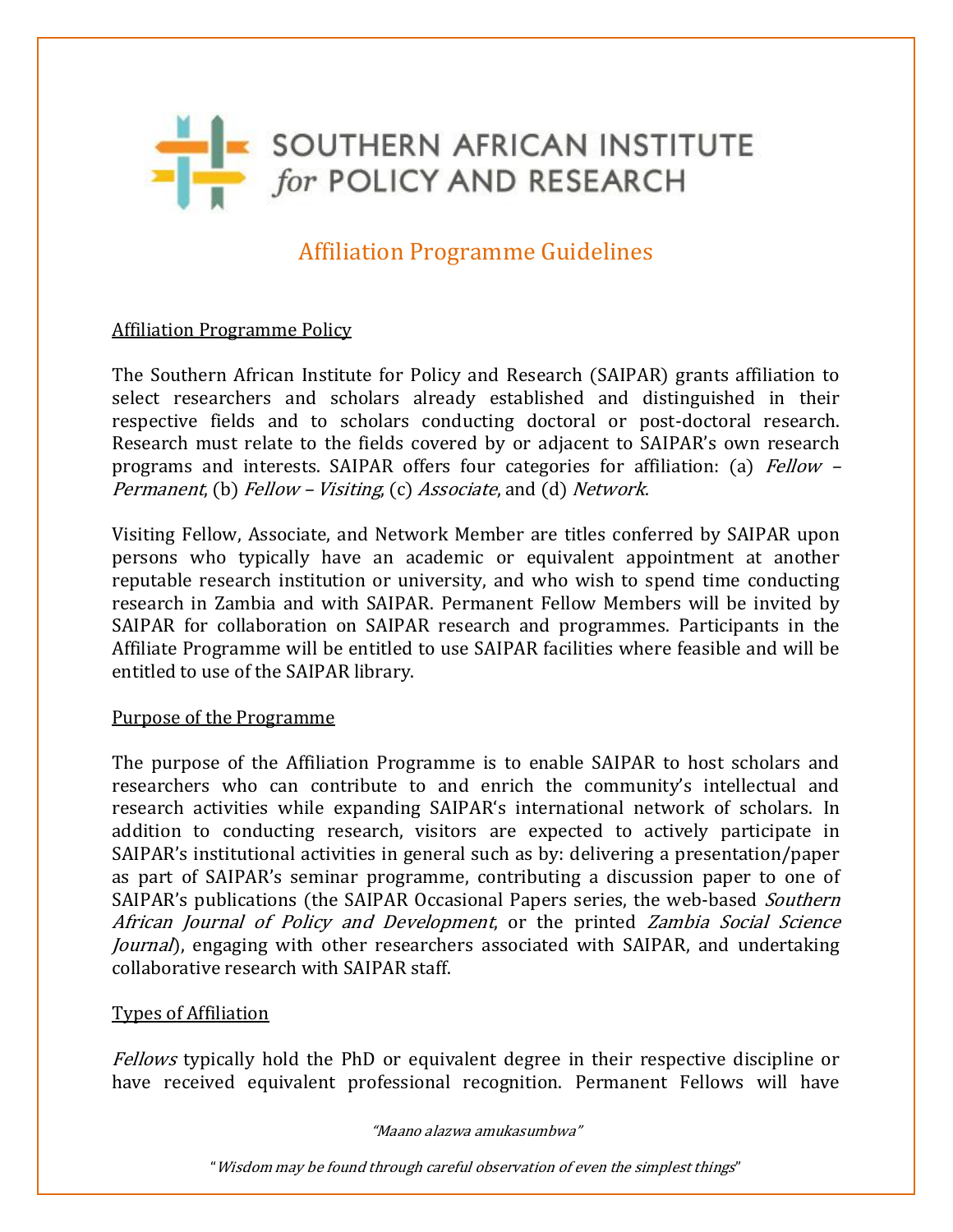established research careers at other institutions, but will collaborate with SAIPAR while both in-country and out of country. Appointment as a Permanent Fellow is by invitation only. Visiting Fellows may have established research careers at other institutions to which they plan to return after collaboration with SAIPAR. Visiting Fellows will be affiliated to SAIPAR while conducting research from within Zambia and may be appointed for a term of up to one year (renewable).

Associates are established research professionals employed by other research institutions or enrolled in university. Associates are not paid by or employed by SAIPAR, although they may be involved in collaborative research with SAIPAR and other SAIPAR affiliates. Associates are typically sponsored or employed by a university or research institution, or may be sponsored by grant funding. Associates typically hold or are studying towards the PhD degree or have received equivalent recognition. The term of appointment for an Associate shall be up to one year (renewable), with a minimum of three months, and shall be for the purpose of conducting research in line with SAIPAR's research themes.

Network Members are also established research professionals employed by other research institutions or enrolled in university. Network Members are not directly affiliated with SAIPAR, but can access some of SAIPAR's resources while researching incountry. Network Members typically hold or are studying towards the PhD degree or have received equivalent recognition. There is no minimum term for a Network Member, but participation in SAIPAR's Affiliation Programme is limited to an Member's stay within Zambia, or up to one year.

### Duration of Appointment

Appointments of *Permanent Fellows* are for the duration of a scholar's career and work on the Southern African sub-region.

Visiting Fellows and *Associates* may be appointed for up to one year, with a minimum of three months, renewable at the discretion of SAIPAR.

There is no minimum term for a *Network Member*, but participation in SAIPAR's Affiliation Programme is limited to a researcher's stay within Zambia, or up to one year.

Fees

Fees for the Affiliation Programme apply to all *Visiting Fellows* and *Associates*. The monthly fees for affiliation are US\$150 per month, and includes airport transfer, use of office space, etc. Immigration fees to be paid by the affiliate.

"Maano alazwa amukasumbwa"

"Wisdom may be found through careful observation of even the simplest things"